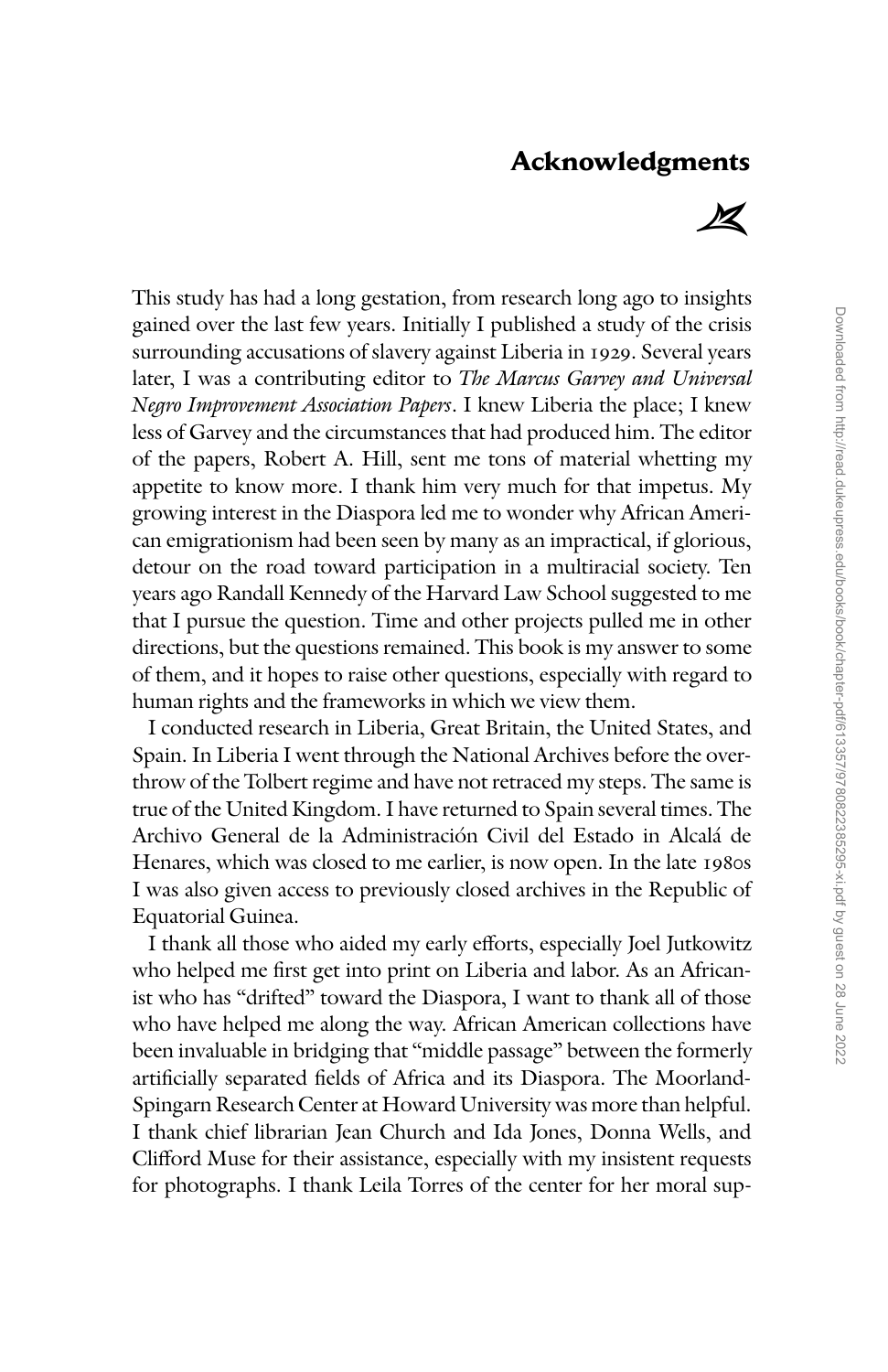port. The Schomburg Center for Research in Black Culture in New York gave me a whole new insight through its Lester Walton Papers, and a short return trip to the Chicago Historical Society provided valuable insights into the ongoing relationship between Walton and his confidant, Claude Barnett of the Associated Negro Press. I thank Lonnie Bunch for expediting my visit to the Historical Society archives. Walter Hill of the National Archives very kindly supplied me with the complete guide to the archives's Liberian and Garvey material compiled by Jacquelyn A. Kyles.

I have been able to count on Wilson Jeremiah Moses, Pan-Africanist scholar par excellence, who acted as an example and moral support. Some old friends have remained a constant in this evolving work. Among other things, it is to Hans Panofsky, bibliophile and unintentional mentor, that I owe my knowledge of the fate of the Liberian diplomat Antoine Sotille. I very much appreciate that it was Arnold Taylor, professor emeritus of Howard University, who long ago lent me photocopies of the J. P. Moffat Papers. Joseph Harris, Taylor's colleague and mine, has been an inspiration as he persisted with hard questions on how we speak about *Diaspora*. Elliott Skinner, emeritus professor at Columbia University, and I had interesting conversations about sources, and I look forward to his forthcoming volume on African Americans and foreign policy since the mid-1920s. Jane Martin, emerita of Boston University, has been steadfast over the years in providing valuable information and contacts. Indeed, she kept me aware of the Liberian dimension of the story. Elizabeth Elderedge, former student and fellow Africanist, was incredibly steadfast in those times when it was most needed. John Yoder, whom I knew as a graduate student, was more than generous in supplying me with his manuscript on current conditions in Liberia. Svend Holsoe, a man with a long association with Liberia and founder of the Liberian Studies Association, was marvelous in letting me use his photographs, which are now at the University of Indiana. Adele Logan Alexander of George Washington University offered her time and contacts for obtaining papers. She went the extra mile; I am obliged to her for gaining access to the journal of William H. Hunt, and I thank Phyllis Gibbs Fauntleroy for letting me use the Hunt journal.

I am very fortunate to have been at the W. E. B. Du Bois Institute in 2003 as a Du Bois Research Fellow. As one colleague described it, it is an ''intellectual playground'' in which people from various disciplines meet, mingle, and challenge disciplinary boundaries. Kudos go to Henry Louis Gates and his wonderful team. The business of preparing a manuscript is a daunting one, at least for this writer. At Harvard I had an incredibly efficient and hardworking fact checker and factotum in Ash-

xii *Acknowledgments*